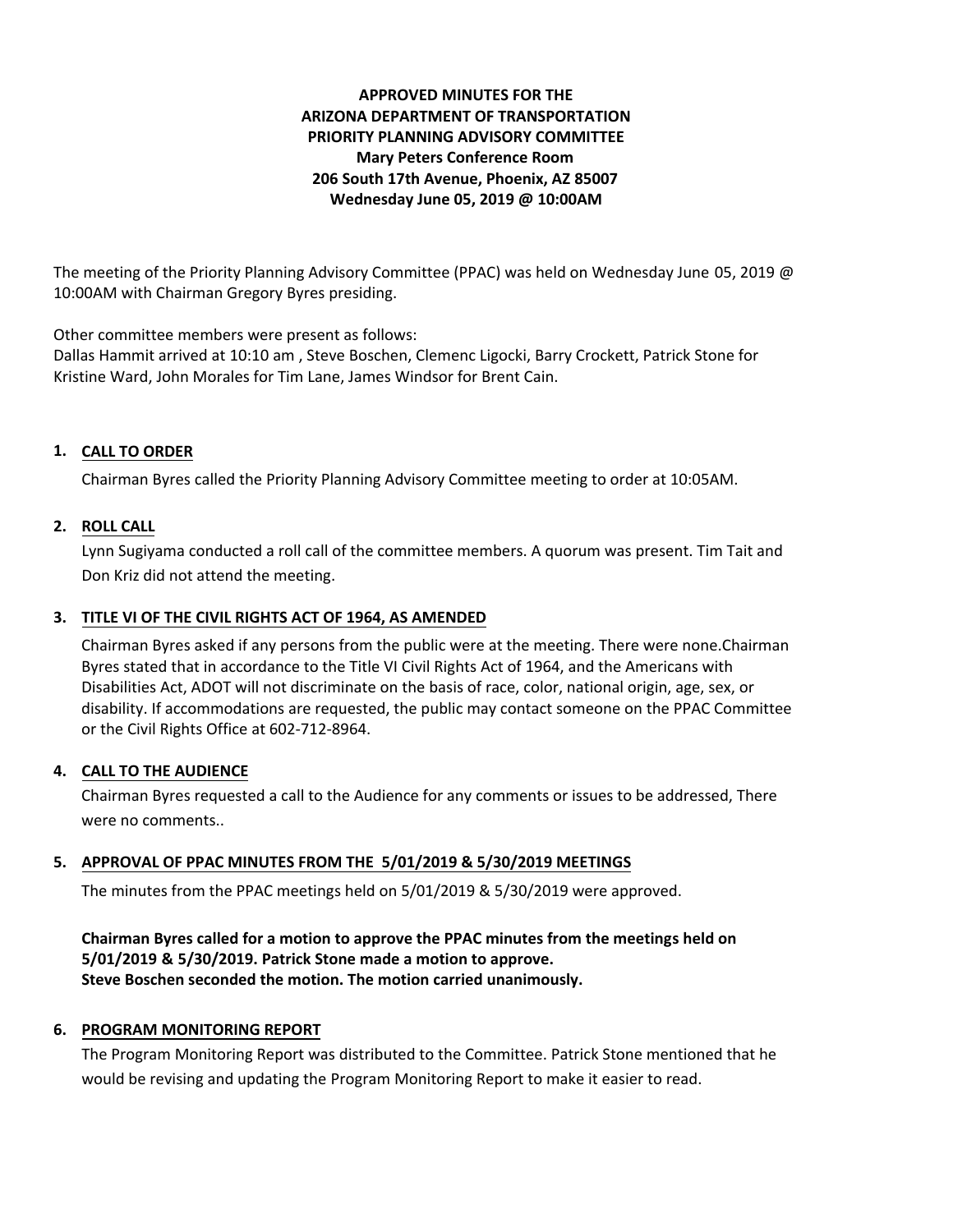#### **2019-2024 TRANSPORTATION FACILITIES CONSTRUCTION: DISCUSSION AND POSSIBLE ACTION ON PROGRAM & PROJECT MODIFICATIONS 7.**

| $7-1$ | Route & MP:                | $1-10 \ @ \ MP 161.0$               |
|-------|----------------------------|-------------------------------------|
|       | <b>Project Name:</b>       | I-10 SR202 (SANTAN) - SR 387        |
|       | <b>Type of Work:</b>       | DESIGN HOV AND GENERAL PURPOSE LANE |
|       | County:                    | Maricopa                            |
|       | District:                  | Central                             |
|       | Schedule:                  | FY 2019                             |
|       | Project:                   | F025201L TIP#: 5723                 |
|       | <b>Project Manager:</b>    | Carlos Lopez                        |
|       | <b>Program Amount:</b>     | \$200,000                           |
|       | <b>New Program Amount:</b> | \$0                                 |
|       | <b>Requested Action:</b>   | Defer sub-phase.                    |

**Item 7-1 was presented by: Carlos Lopez Chairman called for a motion to approve Item 7-1. Patrick Stone made the motion to approve. James Windsor seconded the motion. Motion carried unanimously**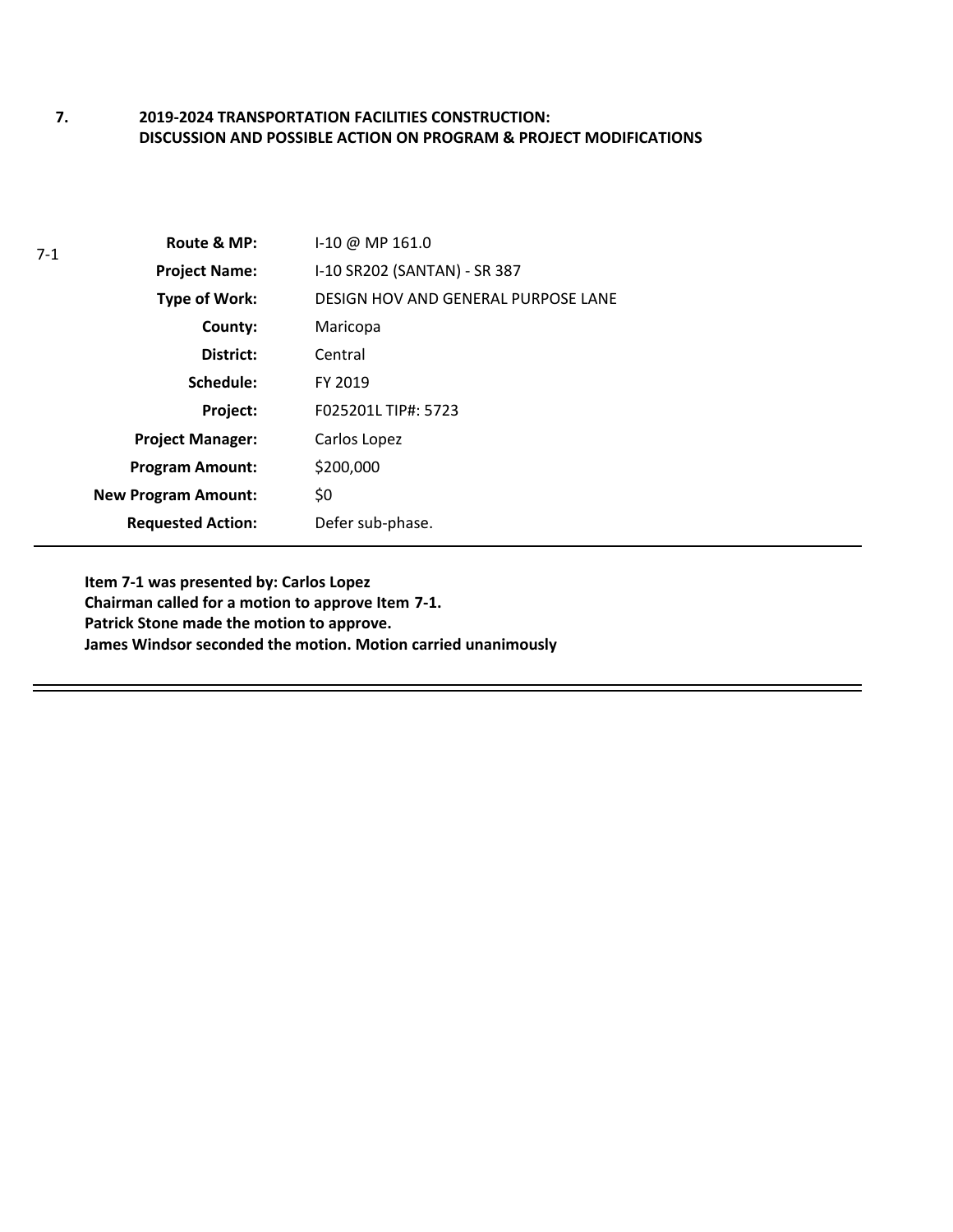| -2 | Route & MP:                |                                                            |
|----|----------------------------|------------------------------------------------------------|
|    | <b>Project Name:</b>       | <b>Statewide Truck Parking and Freight Operations</b>      |
|    | Type of Work:              | Truck Parking Capacity at Rest Areas and Feasibility Study |
|    | County:                    |                                                            |
|    | District:                  |                                                            |
|    | Schedule:                  |                                                            |
|    | Project:                   | TIP#: 100277                                               |
|    | <b>Project Manager:</b>    | Charla Glendening                                          |
|    | <b>Program Amount:</b>     | \$2,000,000                                                |
|    | <b>New Program Amount:</b> | \$0                                                        |
|    | <b>Requested Action:</b>   | Delete project.                                            |
|    |                            |                                                            |

**Item 7-2 was presented by: Charla Glendening Chairman called for a motion to approve Item 7-2. Steve Boschen made the motion to approve. Patrick Stone seconded the motion. Motion carried unanimously**

| $7-3a$ | Route & MP:                | SR-87 @ MP ASP                 |
|--------|----------------------------|--------------------------------|
|        | <b>Project Name:</b>       | Homolovi State Park            |
|        | Type of Work:              | <b>Pavement Rehabilitation</b> |
|        | County:                    | Navajo                         |
|        | District:                  | Northcentral                   |
|        | Schedule:                  |                                |
|        | Project:                   | M712701C TIP#: 101166          |
|        | <b>Project Manager:</b>    | Craig Regulski                 |
|        | <b>Program Amount:</b>     | \$0                            |
|        | <b>New Program Amount:</b> | \$603,000                      |
|        | <b>Requested Action:</b>   | Establish a new project.       |

**Item 7-3a was presented by: Craig Regulski Chairman called for a motion to approve Item 7-3a. Steve Boschen made the motion to approve. Patrick Stone seconded the motion. Motion carried unanimously Dallas Hammit arrived at 10:10 am and became part of the voting committee.**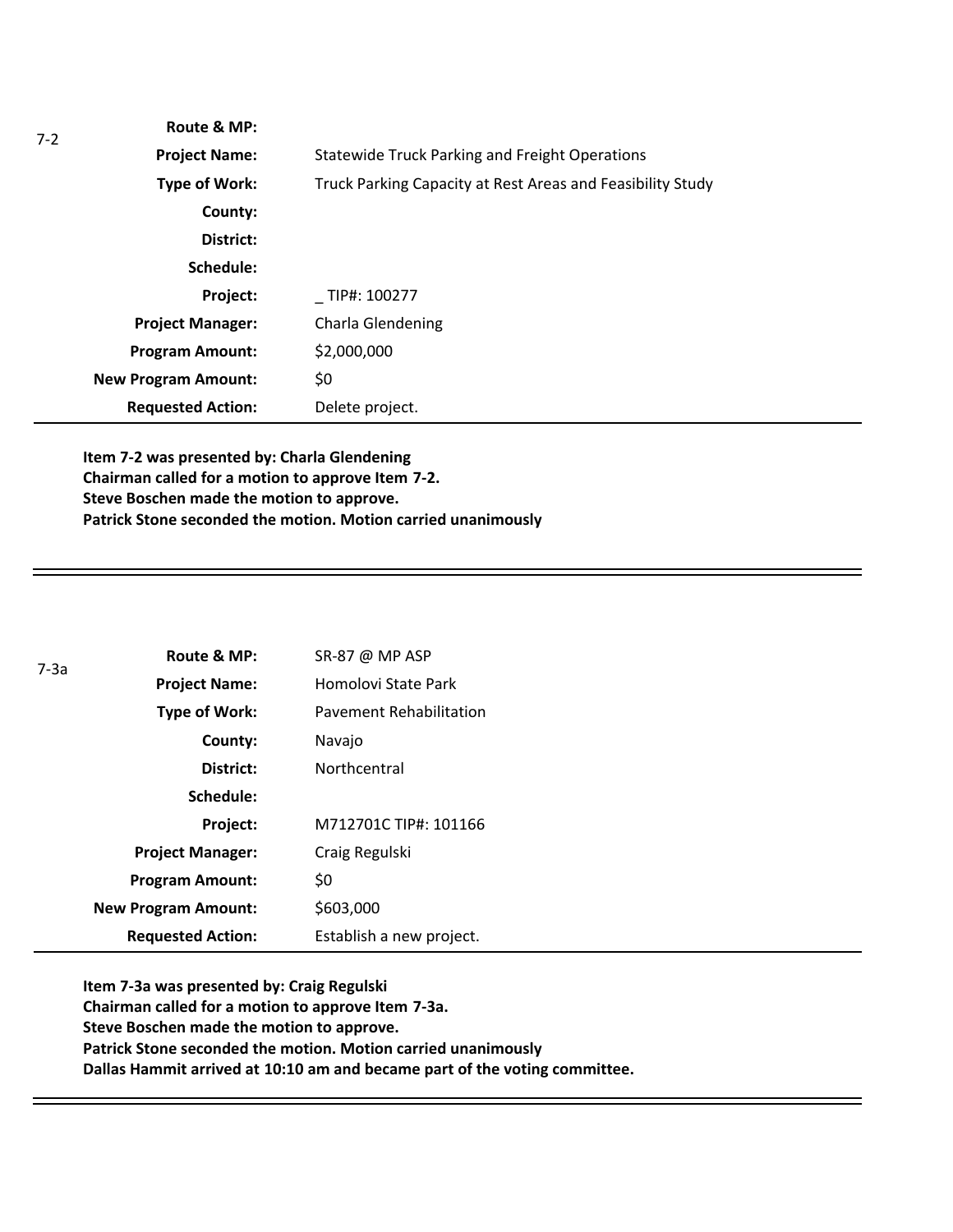| $7-3b$ | Route & MP:                | SR-88 @ MP ASP                   |
|--------|----------------------------|----------------------------------|
|        | <b>Project Name:</b>       | Lost Dutchman State Park         |
|        | Type of Work:              | <b>Construct Cabin Host Site</b> |
|        | County:                    | Maricopa                         |
|        | District:                  | Central                          |
|        | Schedule:                  |                                  |
|        | Project:                   | M711201C TIP#: 101165            |
|        | <b>Project Manager:</b>    | Craig Regulski                   |
|        | <b>Program Amount:</b>     | \$0                              |
|        | <b>New Program Amount:</b> | \$9,000                          |
|        | <b>Requested Action:</b>   | Establish a new project.         |

**Item 7-3b was presented by: Craig Regulski Chairman called for a motion to approve Item 7-3b. Steve Boschen made the motion to approve. Patrick Stone seconded the motion. Motion carried unanimously**

| $7 - 4$ | Route & MP:                | Arizona State Parks                |
|---------|----------------------------|------------------------------------|
|         | <b>Project Name:</b>       | Various Arizona State Parks - FY19 |
|         | <b>Type of Work:</b>       | <b>Pavement Preservation</b>       |
|         | County:                    | Statewide                          |
|         | District:                  |                                    |
|         | Schedule:                  |                                    |
|         | Project:                   | M712601C TIP#: 101164              |
|         | <b>Project Manager:</b>    | Craig Regulski                     |
|         | <b>Program Amount:</b>     | \$0                                |
|         | <b>New Program Amount:</b> | \$473,000                          |
|         | <b>Requested Action:</b>   | Establish a new project.           |

**Item 7-4 was presented by: Craig Regulski Chairman called for a motion to approve Item 7-4. Steve Boschen made the motion to approve. Patrick Stone seconded the motion. Motion carried unanimously**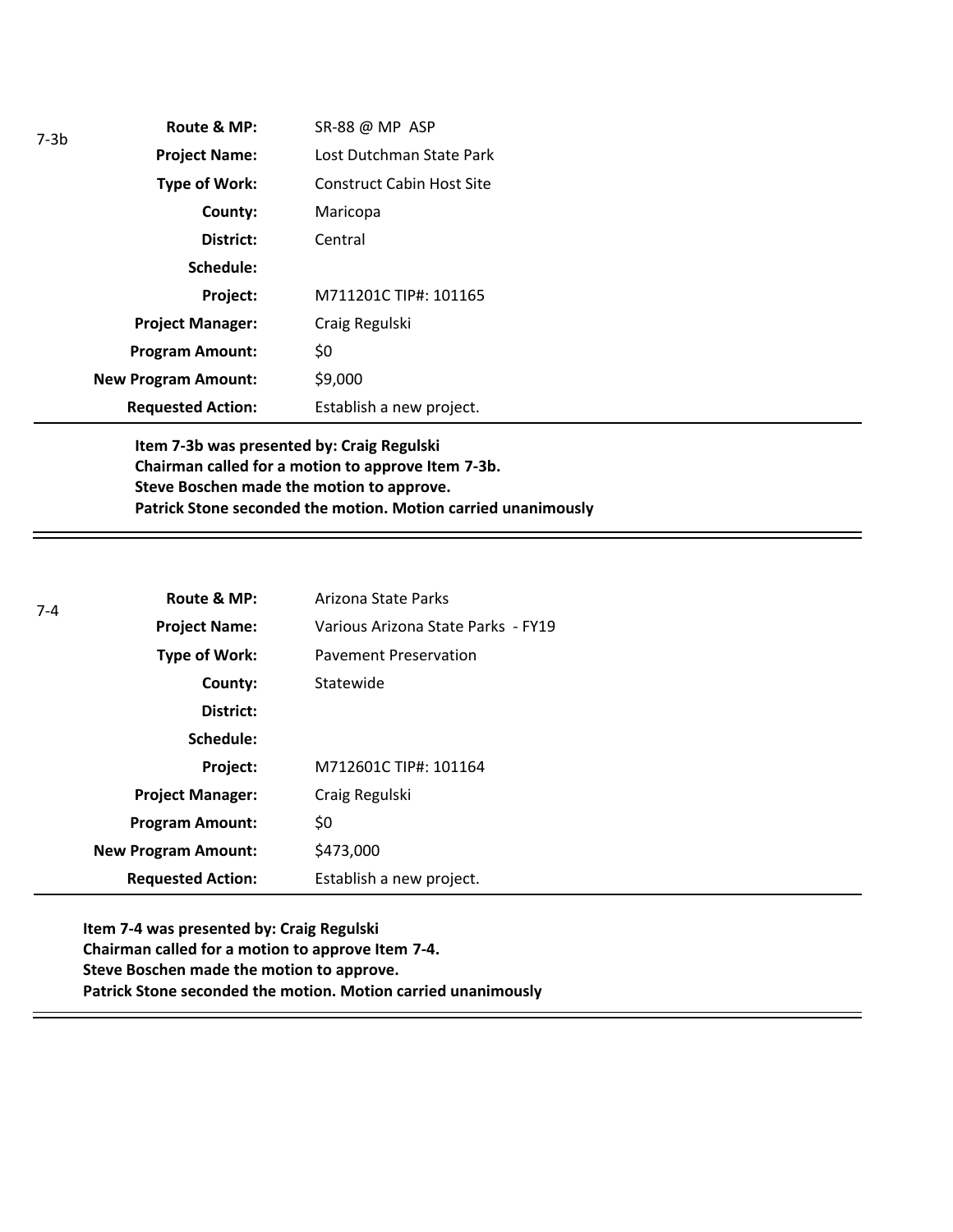| $7 - 5$ | Route & MP:                | SR-88 @ MP ASP                  |
|---------|----------------------------|---------------------------------|
|         | <b>Project Name:</b>       | <b>LOST DUTCHMAN STATE PARK</b> |
|         | <b>Type of Work:</b>       | <b>CONSTRUCT ROADWAY</b>        |
|         | County:                    | Pinal                           |
|         | District:                  | Central                         |
|         | Schedule:                  | FY 2019                         |
|         | Project:                   | M698401C TIP#: 100392           |
|         | <b>Project Manager:</b>    | Craig Regulski                  |
|         | <b>Program Amount:</b>     | \$31,000                        |
|         | <b>New Program Amount:</b> | \$0                             |
|         | <b>Requested Action:</b>   | Delete project.                 |

**Item 7-5 was presented by: Craig Regulski Chairman called for a motion to approve Item 7-5. Steve Boschen made the motion to approve. James Windsor seconded the motion. Motion carried unanimously**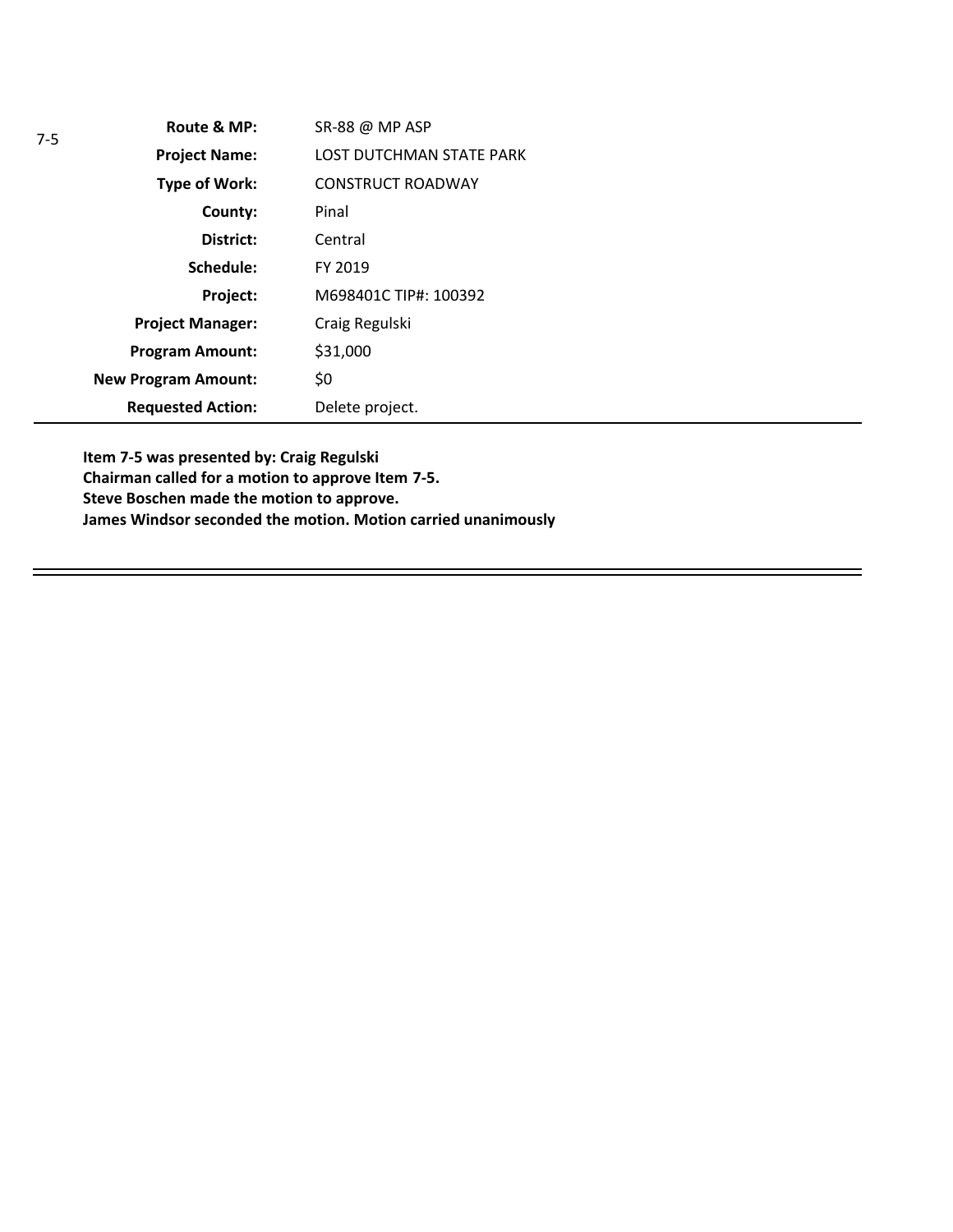| $7-6$ | Route & MP:                | Statewide                |
|-------|----------------------------|--------------------------|
|       | <b>Project Name:</b>       | <b>U.S. ACOE LIAISON</b> |
|       | <b>Type of Work:</b>       | Army Corps Liaison       |
|       | County:                    |                          |
|       | District:                  |                          |
|       | Schedule:                  |                          |
|       | Project:                   | M510602X TIP#: 100454    |
|       | <b>Project Manager:</b>    | Kristin Gade             |
|       | <b>Program Amount:</b>     | \$1,034,000              |
|       | <b>New Program Amount:</b> | \$1,206,000              |
|       | <b>Requested Action:</b>   | Increase budget.         |

**Item 7-6 was presented by: Kristin Gade Chairman called for a motion to approve Item 7-6. Dallas Hammit made the motion to approve. Steve Boschen seconded the motion. Motion carried unanimously**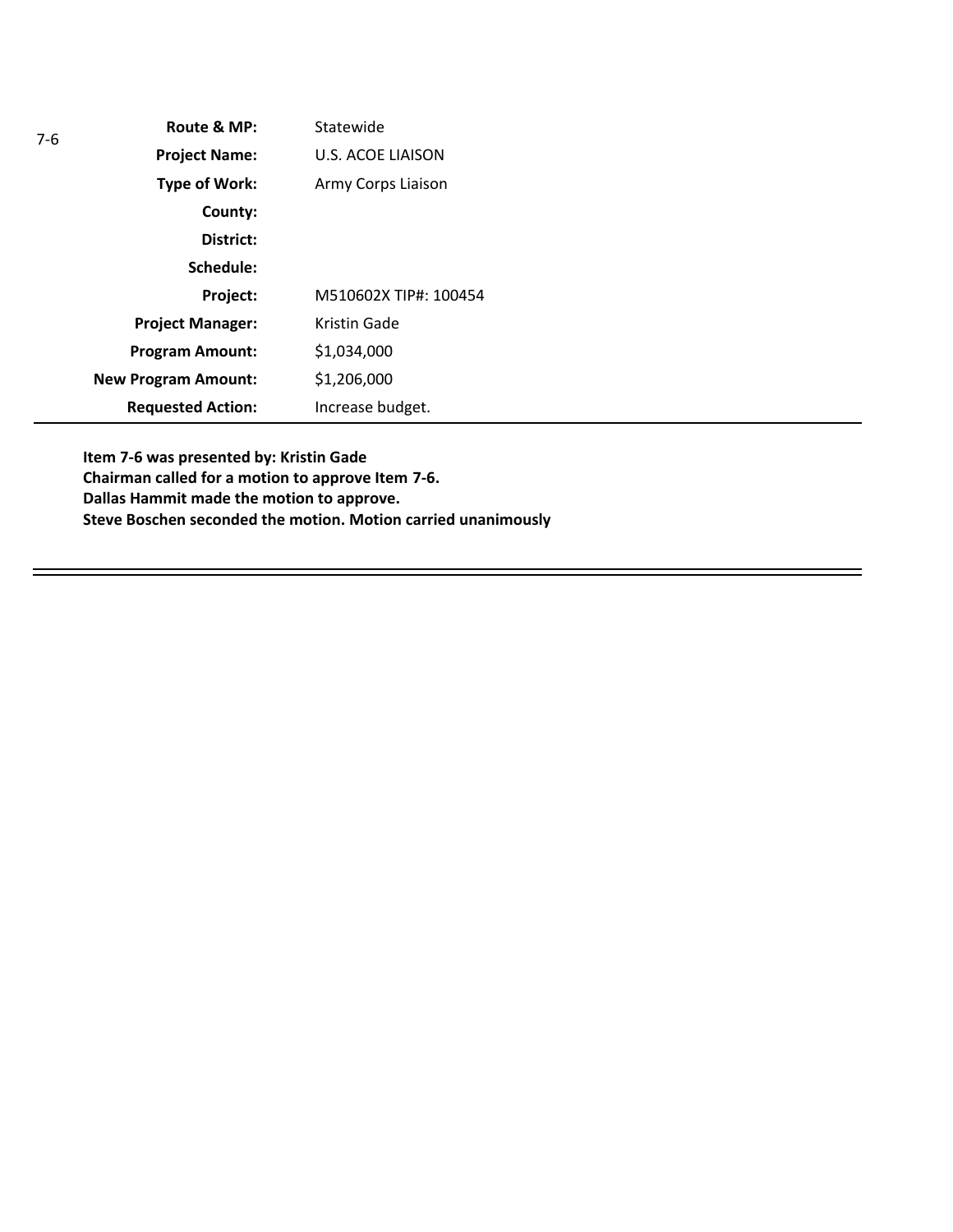| $7 - 7$ | Route & MP:                | I-17 @ MP 229.0                      |
|---------|----------------------------|--------------------------------------|
|         | <b>Project Name:</b>       | ANTHEM WAY - YAVAPAI COUNTY LINE, SB |
|         | Type of Work:              | <b>CONSTRUCT WIDENING</b>            |
|         | County:                    | Maricopa                             |
|         | District:                  | Central                              |
|         | Schedule:                  |                                      |
|         | Project:                   | F017101D TIP#: 8889                  |
|         | <b>Project Manager:</b>    | Myrna Bondoc                         |
|         | <b>Program Amount:</b>     | \$10,000,000                         |
|         | <b>New Program Amount:</b> | \$0                                  |
|         | <b>Requested Action:</b>   | Delete Design and ROW sub-phases     |

**Item 7-7 was presented by: Myrna Bondoc Chairman called for a motion to approve Item 7-7. Steve Boschen made the motion to approve. Barry Crockett seconded the motion. Motion carried unanimously**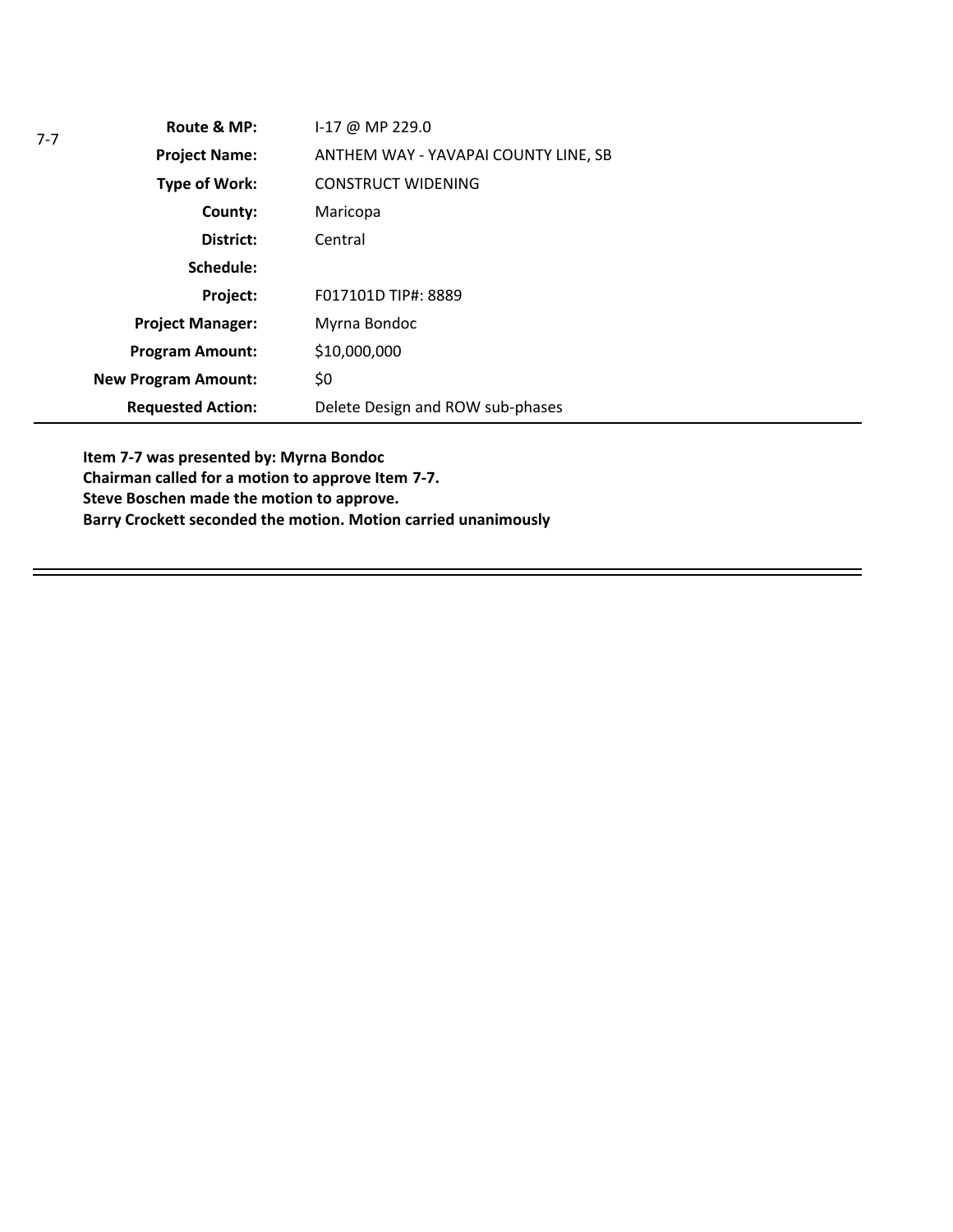8-1 AIRPORT NAME: Eloy Municipal Airport SPONSOR: City of Eloy AIRPORT CATEGORY: Public GA SCHEDULE: FY 2019-2023 PROJECT #: E9M2D PROGRAM AMOUNT: New PROJECT MANAGER: Margie Cerda REQUESTED ACTION: To match FAA Grant

PROJECT DESCRIPTION: Acquire Land Development FUNDING SOURCES: **FAA** \$450,000.00 **Sponsor** \$22,090.00 **State**  $\begin{array}{ccc} 522,090.00 \end{array}$ 

*Total Program* \$494,180.00

**Item 8-1 was presented by: Lisa Yahraus Chairman called for a motion to approve Item 8-1. Patrick Stone made the motion to approve. Dallas Hammit seconded the motion. Motion carried unanimously**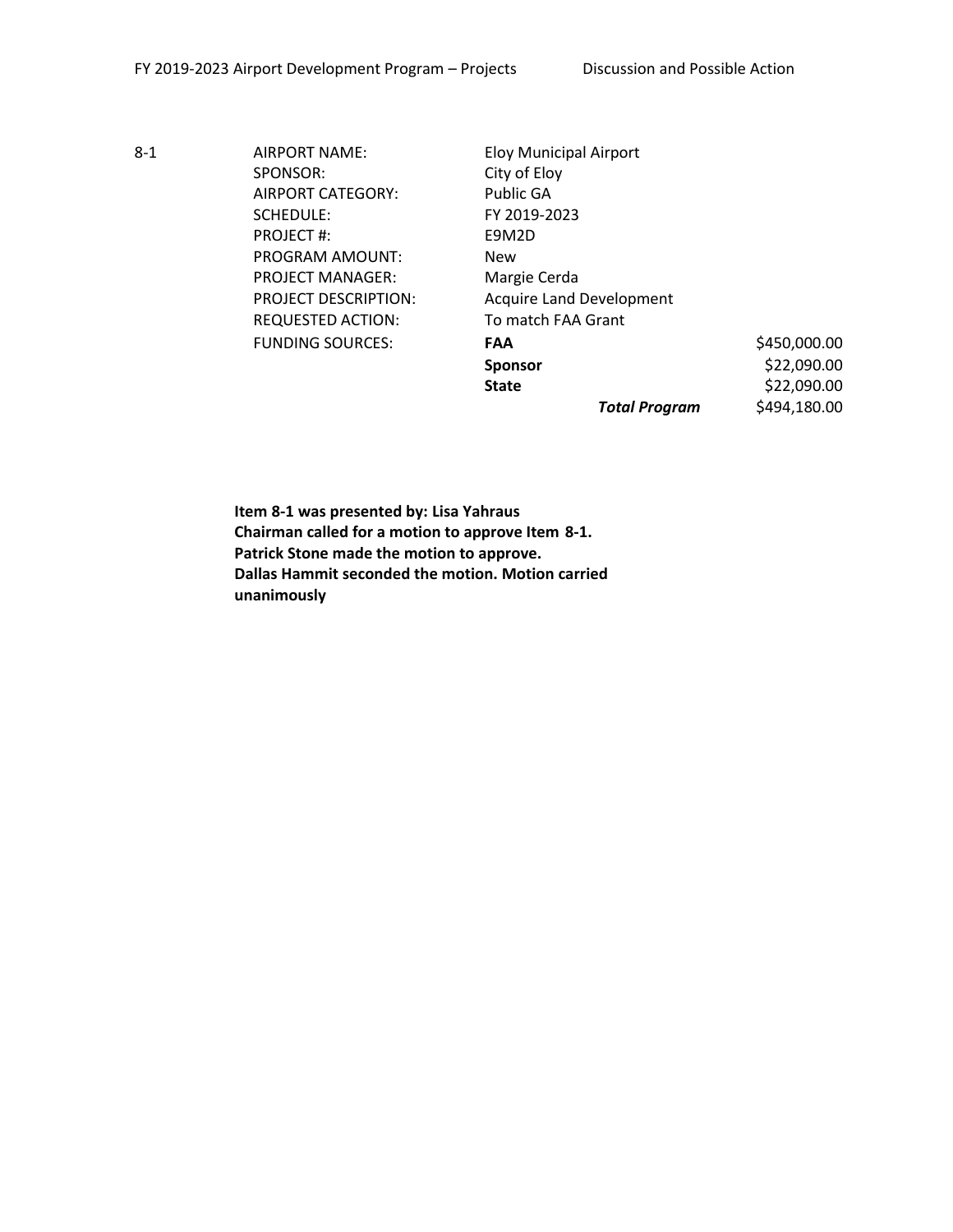9-1. Recommended Economic Strength Projects (ESP) – Round 1 FY 2019 Discussion and Possible Action - Lynn Sugiyama

| <b>ESP Selection</b>   | <b>Recommended Award</b> |
|------------------------|--------------------------|
| a. City of Casa Grande | \$500,000                |
| b. Town of Snowflake   | \$150,000                |
| c. City of Kingman     | \$275,000                |
| d. City of Sedona      | \$475,000                |
| Total                  | \$1,425,000              |

**Item 9-1 was presented by: Lynn Sugiyama Chairman called for a motion to approve Item 9-1. Steve Boschen made the motion to approve. Barry Crockett seconded the motion. Motion carried unanimously.**

**The ESP Project for the City of Sedona should be \$500,000 as stated on page 22 and 23 of the June 5th PPAC Agenda.**